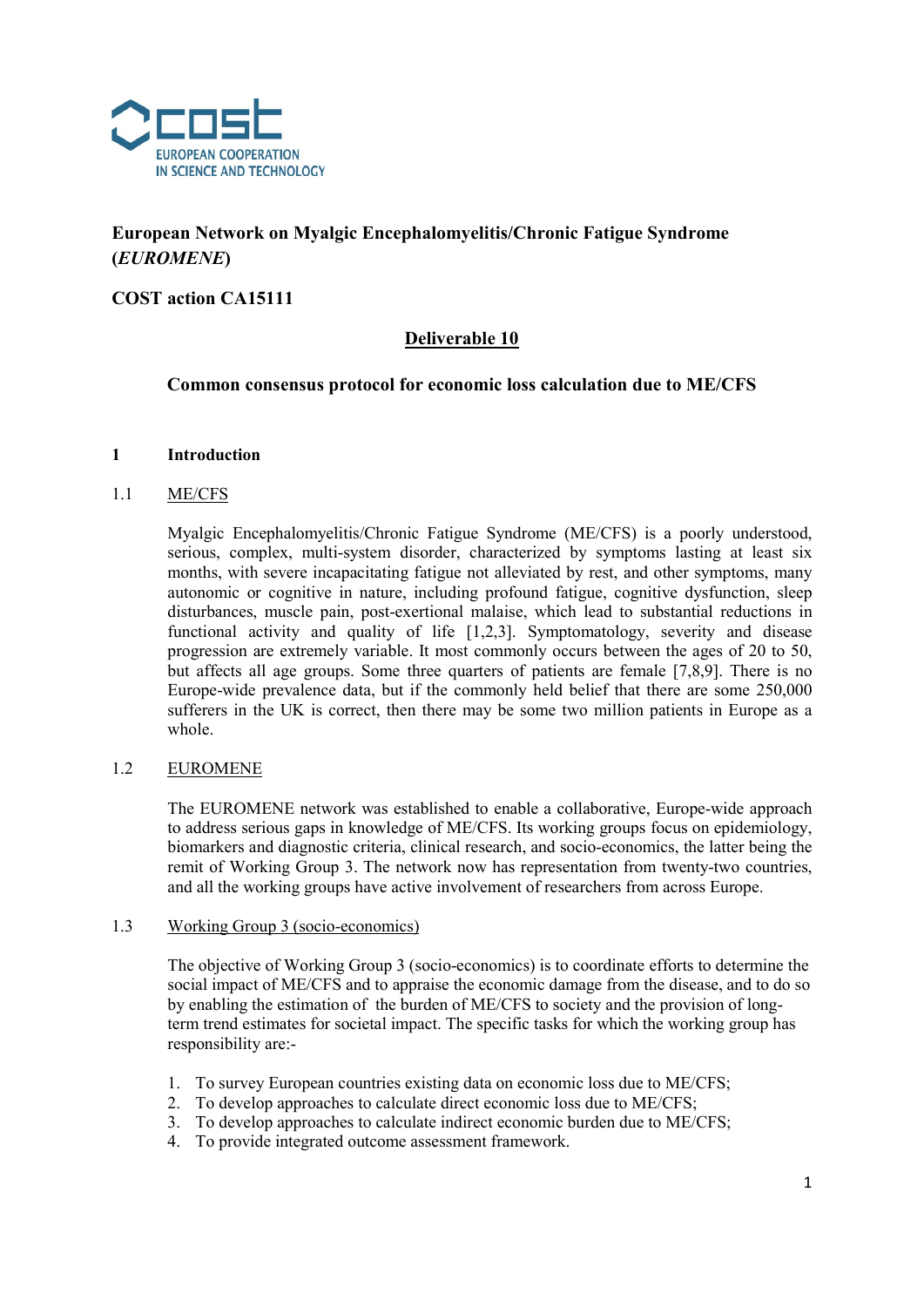A step towards achieving these objectives is the current deliverable, which is the creation of a Common consensus protocol for economic loss calculation due to ME/CFS.

1.4 Subsequent sections of this report consider the problems to be addressed, including that of case definitions, the role of cost-of-illness studies, the data required, both to assess conformity to case definitions and to measure costs, which health questionnaire to use to assess levels of incapacity, and finally the central role of Purchasing Power Parities in making valid comparisons between countries and in enabling collation of data at a European level.

## 2 Problems to be addressed

- 2.1 The previous deliverable for Working Group 3 identified, and discussed in detail, a number of problems requiring resolution [7]. In summary, these were:-
	- Lack of agreement over case definition.
	- Unwillingness of a high proportion of doctors to recognise or diagnose the disease.
	- As a result, lack of knowledge of incidence and prevalence of the disease.

## 3 Case Definitions

- 3.1 A major problem in determining the overall burden o disease attributable to ME/CFS arises from the fact that there has been little agreement over case definition. Brurberg et al [8], for example, have listed twenty case definitions developed from 1988 onwards, which tend to define different populations and which therefore impact significantly on the perceived prevalence of the disease, and also levels of severity and hence of need for care within the identified patient population.
- 3.2 In recent years, the case definition most commonly used for research purposes has been that produced by the US Centers for Disease Control in1994, otherwise known as the Fukuda definition [9]. More recently still, the Canadian Consensus Criteria (CCC) have been widely accepted [10], and identify a more severely affected group of patients than the Fukuda definition. A UK study found that almost exactly half of the patients identified by Fukuda were identified by the CCC [11]. A parallel study in the UK concluded that there were advantages to using both definitions, in order to take advantage of the greater sensitivity of the Fukuda definition, and the greater specificity of the CCC [12]. Working Group 1 of EUROMENE (Epidemiology) endorsed this approach [13], and proposes that these two definitions should be used in all participating European countries.
- 3.3 Working Group 3 (Socio-economics) accepts this guidance, and recommends use of a symptom checklist enabling data to be collected of such a nature that mapping algorithms can be applied to them enabling conformity to both Fukuda and CCC t o be determined. An example symptom checklist is presented in Table 1 below:-

## Table 1

## Symptom Checklist

|                                                                        | $Yes/$ . |
|------------------------------------------------------------------------|----------|
| Debilitating fatigue not relieved by bed rest                          |          |
| Chronic persisting or relapsing fatigue                                |          |
| Severe disabling fatigue affecting physical and mental functioning     |          |
| Infection at onset or presentation corroborated by laboratory evidence |          |
| 6 months minimum duration of fatigue or illness                        |          |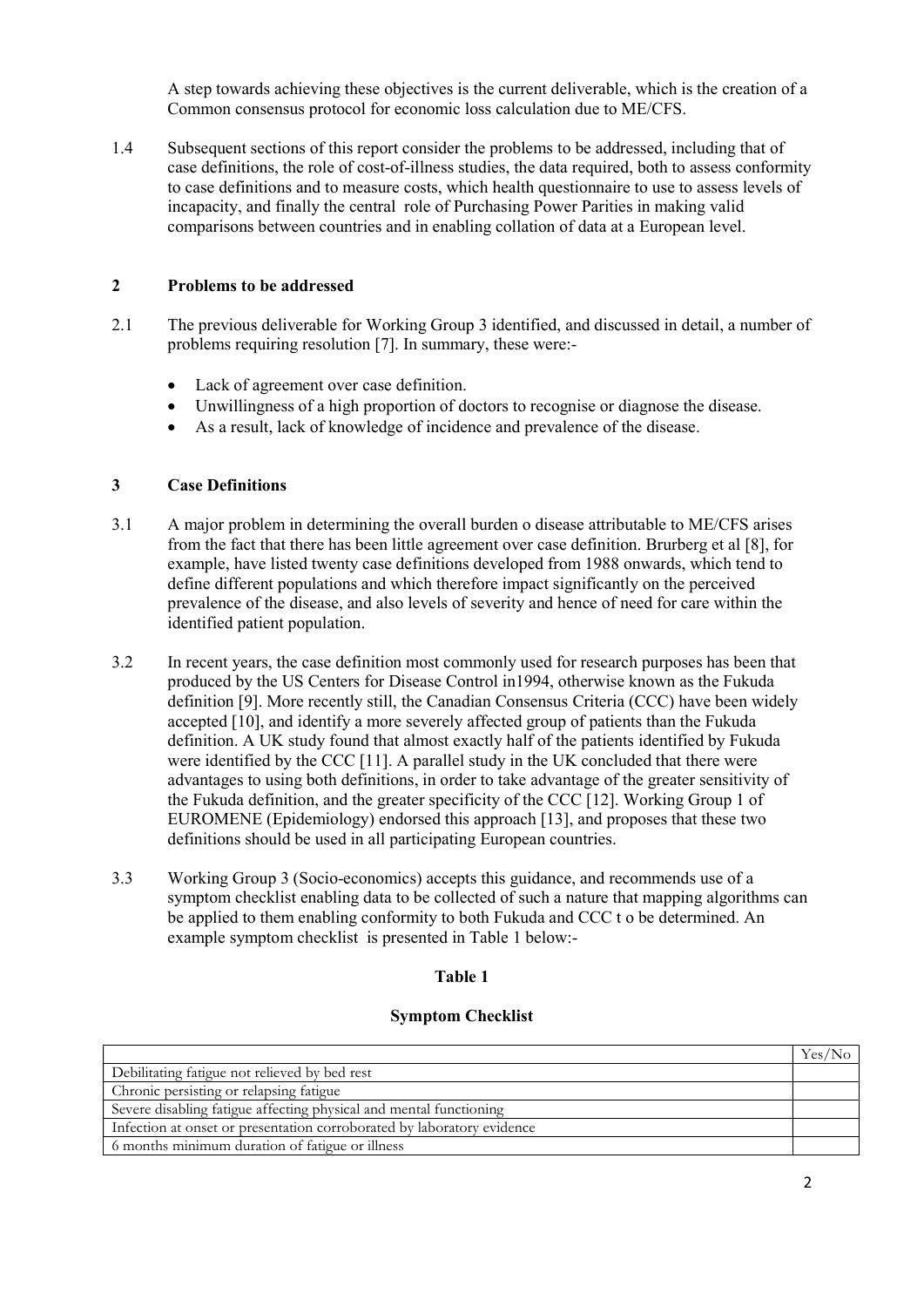| Substantial functional impairment                                                                                 |  |  |  |  |
|-------------------------------------------------------------------------------------------------------------------|--|--|--|--|
| 50% decrease in activity                                                                                          |  |  |  |  |
| Significant disruption of usual activities                                                                        |  |  |  |  |
| Functional impairment that can be described as disabling                                                          |  |  |  |  |
| Presence of cognitive or neuropsychiatric symptoms                                                                |  |  |  |  |
| Mental fatigue                                                                                                    |  |  |  |  |
| Photophobia                                                                                                       |  |  |  |  |
| Transient visual scotomata                                                                                        |  |  |  |  |
| Forgetfulness                                                                                                     |  |  |  |  |
| Excessive irritability                                                                                            |  |  |  |  |
| Confusion                                                                                                         |  |  |  |  |
| Difficulty thinking                                                                                               |  |  |  |  |
| Inability to concentrate                                                                                          |  |  |  |  |
| Depression                                                                                                        |  |  |  |  |
| Substantial impairment in short-term memory or concentration                                                      |  |  |  |  |
| Sore throat                                                                                                       |  |  |  |  |
| Painful cervical or axillary lymph nodes                                                                          |  |  |  |  |
| Swollen lymph nodes                                                                                               |  |  |  |  |
| Muscle discomfort                                                                                                 |  |  |  |  |
| Myalgia                                                                                                           |  |  |  |  |
|                                                                                                                   |  |  |  |  |
| Migratory arthralgia without joint swelling or redness                                                            |  |  |  |  |
| Multi-joint pain without swelling or redness                                                                      |  |  |  |  |
| Generalised headaches (of a type, severity, or pattern that is different from headaches the patient may have had  |  |  |  |  |
| in the premorbid state)                                                                                           |  |  |  |  |
| Sleep disturbance (hypersomnia or insomnia or unrefreshing sleep)                                                 |  |  |  |  |
| Prolonged (24 hours or greater) generalised fatigue from levels of exercise that would have been easily tolerated |  |  |  |  |
| in the patient's premorbid state                                                                                  |  |  |  |  |
| Post-exertional malaise lasting more than 24 hours                                                                |  |  |  |  |
| Mild fever or chills                                                                                              |  |  |  |  |
| Unexplained generalized muscle weakness                                                                           |  |  |  |  |
| Description of the main symptom complex as initially developing over a few hours to a few days                    |  |  |  |  |
| Mood disturbance                                                                                                  |  |  |  |  |
| Perceptual or sensory disturbances                                                                                |  |  |  |  |
| Hypersensitivity to noise                                                                                         |  |  |  |  |
| Ataxia                                                                                                            |  |  |  |  |
| Orthostatic intolerance or other autonomic manifestation                                                          |  |  |  |  |
| Loss of thermostatic ability or other neuroendocrine manifestation                                                |  |  |  |  |
| Intolerance of extremes of heat and cold                                                                          |  |  |  |  |
| New sensitivities to food, medications and/or chemicals                                                           |  |  |  |  |
| New onset of short term memory impairment                                                                         |  |  |  |  |
| Duration of illness is at least 6 months                                                                          |  |  |  |  |
| Definite evidence of infection at onset or presentation corroborated by laboratory evidence                       |  |  |  |  |
| <b>Other Diseases:</b>                                                                                            |  |  |  |  |
| Anaemia                                                                                                           |  |  |  |  |
| Addison's disease                                                                                                 |  |  |  |  |
| Cushing's Syndrome                                                                                                |  |  |  |  |
| Hyperthyroidism                                                                                                   |  |  |  |  |
| Hypothyroidism                                                                                                    |  |  |  |  |
| Hashimoto's Disease                                                                                               |  |  |  |  |
| Diabetes mellitus                                                                                                 |  |  |  |  |
| Cancer                                                                                                            |  |  |  |  |
| Upper airway resistance syndrome                                                                                  |  |  |  |  |
| Obstructive or central sleep apnea                                                                                |  |  |  |  |
| Iron overload syndrome                                                                                            |  |  |  |  |
| Rheumatological disorders e.g. rheumatoid arthritis, polymyositis                                                 |  |  |  |  |
| Chronic or subacute bacterial e.g. endocarditis, TB, Lyme disease                                                 |  |  |  |  |
| Fungal disease e.g. histoplasmosis or coccidioidomycosis                                                          |  |  |  |  |
| Parasitic disease e.g. toxoplasmosis or other helminthic infestation                                              |  |  |  |  |
| Other infectious diseases e.g. HIV infection, chronic hepatitis                                                   |  |  |  |  |
|                                                                                                                   |  |  |  |  |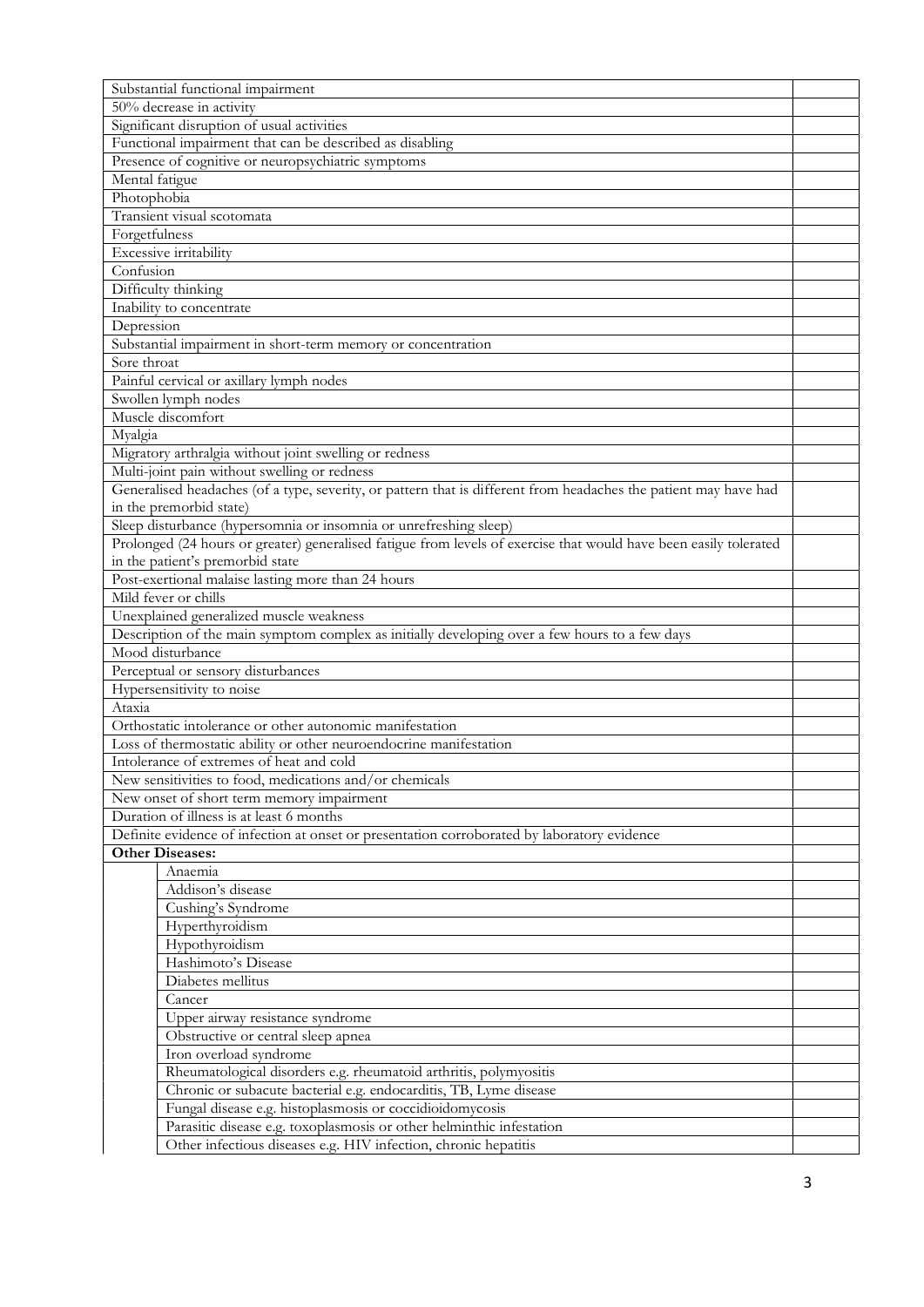| Neurological disorders e.g. multiple sclerosis (MS), Parkinsonism, Myasthenia gravis |  |
|--------------------------------------------------------------------------------------|--|
| Vitamin B12 deficiency                                                               |  |
| Anxiety disorder                                                                     |  |
| Depressive disorder including endogenous depression                                  |  |
| Bipolar disorder                                                                     |  |
| Schizophrenia                                                                        |  |
| Substance abuse                                                                      |  |
| Melancholic (severe, major) or psychotic depression                                  |  |
| Eating disorder                                                                      |  |
| Dementia                                                                             |  |
| Delusional disorders                                                                 |  |
| Psychosis                                                                            |  |
| Organic brain disease                                                                |  |
| Hyperventilation syndrome                                                            |  |
| Fibromyalgia Syndrome (FMS)                                                          |  |
| Myofascial Pain Syndrome (MPS)                                                       |  |
| Temporomandibular Joint Syndrome (TMJ),                                              |  |
| <b>Interstitial Cystitis</b>                                                         |  |
| Irritable Bladder Syndrome                                                           |  |
| Irritable Bowel Syndrome                                                             |  |
| Raynaud's Phenomenon                                                                 |  |
| Migraine                                                                             |  |
| Sicca Syndrome                                                                       |  |
| Premenstrual Syndrome                                                                |  |
| Multiple Chemical Sensitivity                                                        |  |

Source: Osoba et al (2007) [14]

## 4 Cost-of-illness studies

4.1 The overall economic burden of ME/CFS within participating European countries could be determined by the implementation of cost-of-illness studies. These would have to be prevalence rather than incidence based [15], because little is known about the prognosis of the disease. There have been Europe-wide cost-of-illness studies in other conditions, such as cancer [16], and the output from such studies can be invaluable, both in informing health and social care policy, and facilitating the management of health and care services. Tarricone wrote: "COI can provide information to support the political process as well as the management functions at different levels of the healthcare organisations. To do that, the design of the study must be innovative, capable of measuring the true cost to society; to estimate the main cost components and their incidence over total costs; to envisage the different subjects who bear the costs; to identify the actual clinical management of illness; and to explain cost variability." [17]

## 4.2 Data items required for cost-of-illness studies

In order to carry out a cost-of-illness study, there is a need for comprehensive data collection at the level of the individual patient. One example of the range and scope of such data is given in table 2 below. This comes from a Korean source [18], and it must be borne in mind that there may be variations in the availability of some data items due to differences between countries in the organisation and funding of health care.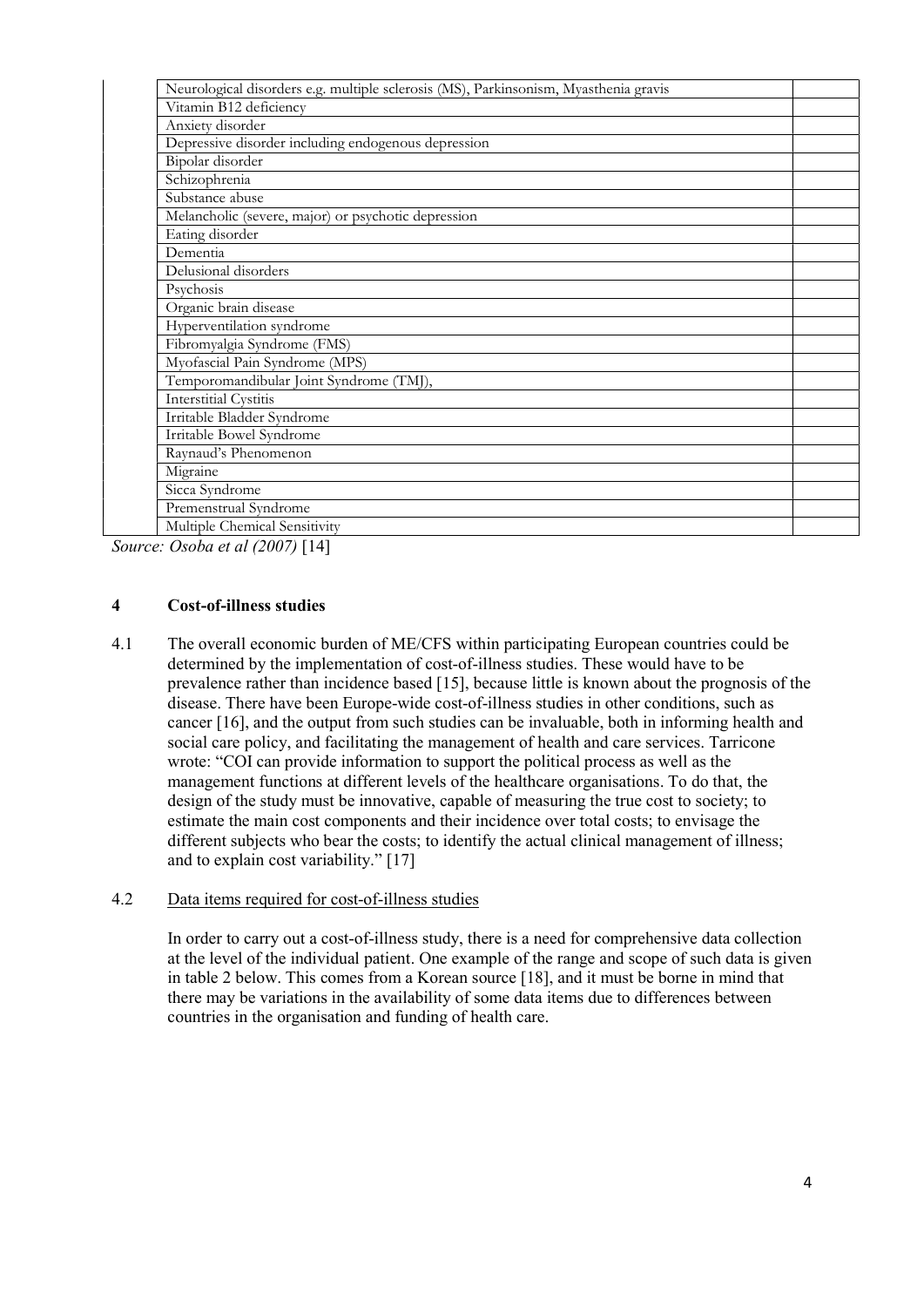#### Table 2

|                                                       |                                  |                                 | <b>Indirect costs</b>      |
|-------------------------------------------------------|----------------------------------|---------------------------------|----------------------------|
| Direct health care costs                              |                                  | Direct non-health<br>care costs |                            |
| - Institutional inpatient care                        | - Devices and applications       | - Social services               | - Productivity losses      |
| Hospitalization specialized unit (ICU,                |                                  | Counseling                      | Morbidity                  |
|                                                       | - Drugs, supplies, devices       |                                 |                            |
| CCU)                                                  | provided by household            | Retraining                      | Mortality                  |
| - Diagnostic test<br>Nursing home                     |                                  | - Program evaluation            | Impairment                 |
| Terminal care or Hospice<br>Imaging                   |                                  | Monitoring impact of            | Jon absenteeism            |
| - Institutional outpatient service                    | Laboratory testing               | program or                      | - Foregone leisure time    |
| Clinic and ER                                         | - Treatment services             | technology                      | - Time spent by family &   |
| - Home health care<br>Surgery                         |                                  | Data analysis                   | visitors attending patient |
| - Physician services                                  | Consumable supplies, personnel   | - Repair of property            |                            |
| General practitioner (GPs)<br>time, equipment         |                                  | destruction                     |                            |
| Specialists                                           | Treatment of complications       | - Legal costs                   |                            |
| - Ancillary services<br><b>Blood products</b>         |                                  | - Transportation costs          |                            |
| Nurses (RNs, Nursing Aid)<br>Oxygen                   |                                  | - Time (searching,              |                            |
| <b>Nutritionists</b>                                  | Radiation therapy                | travelling, waiting             |                            |
| Special diets<br>Physical therapist                   |                                  | $etc.$ )                        |                            |
| Ambulance                                             | - Prevention services            | - Childcare or                  |                            |
| - Overhead allocated to technology<br>Screening space |                                  | Housekeeping                    |                            |
| Fixed costs of utilities                              | Vaccination, prophylaxis         |                                 |                            |
| Space and storage                                     | Disease prevention in contacts   |                                 |                            |
| of known cases<br>Support services                    |                                  |                                 |                            |
| Capital costs (depreciation)<br>- Rehabilitation      |                                  |                                 |                            |
| Construction of facilities                            | - Training and education         |                                 |                            |
| Relocation expenses<br>Health education               |                                  |                                 |                            |
| Device or equipment cost                              | Self-care training for patients  |                                 |                            |
| - Variable costs of utilities                         | L ife-support skills for general |                                 |                            |
| population<br>- Medications (prescription and non-    |                                  |                                 |                            |
| prescription)                                         |                                  |                                 |                            |
| Drug costs                                            |                                  |                                 |                            |
| Training in new procedures                            |                                  |                                 |                            |
| Dispensing and administration                         |                                  |                                 |                            |
| Monitoring                                            |                                  |                                 |                            |

#### Examples of costs associated with health outcomes

Source : Jo C, 2014

4.3 It will be appreciated that this list involves a combination of system costs and costs to the individual with ME/CFS and those close to him or her. A study has been undertaken in Italy to determine costs to the individual {19]. This assessing the direct and indirect costs of ME/CFS via a questionnaire distributed via Italian patient associations. By estimating the cost of medical procedures and the cost of lost working time, the study arrived at an estimate for the total economic burden of the disease in the region. The questionnaire was discussed in detail; its specificity and applicability to different countries. This study could, the Working Group felt, be repeated in other countries, in order to enable the acquisition of data capable of direct comparison between countries. The study aimed to relate the cost impact on people with ME/CFS to their clinical condition and the severity of the disease through the use of the EuroQol-5D instrument to assess clinical state. A version of EuroQol-5D is attached for information (Table 3).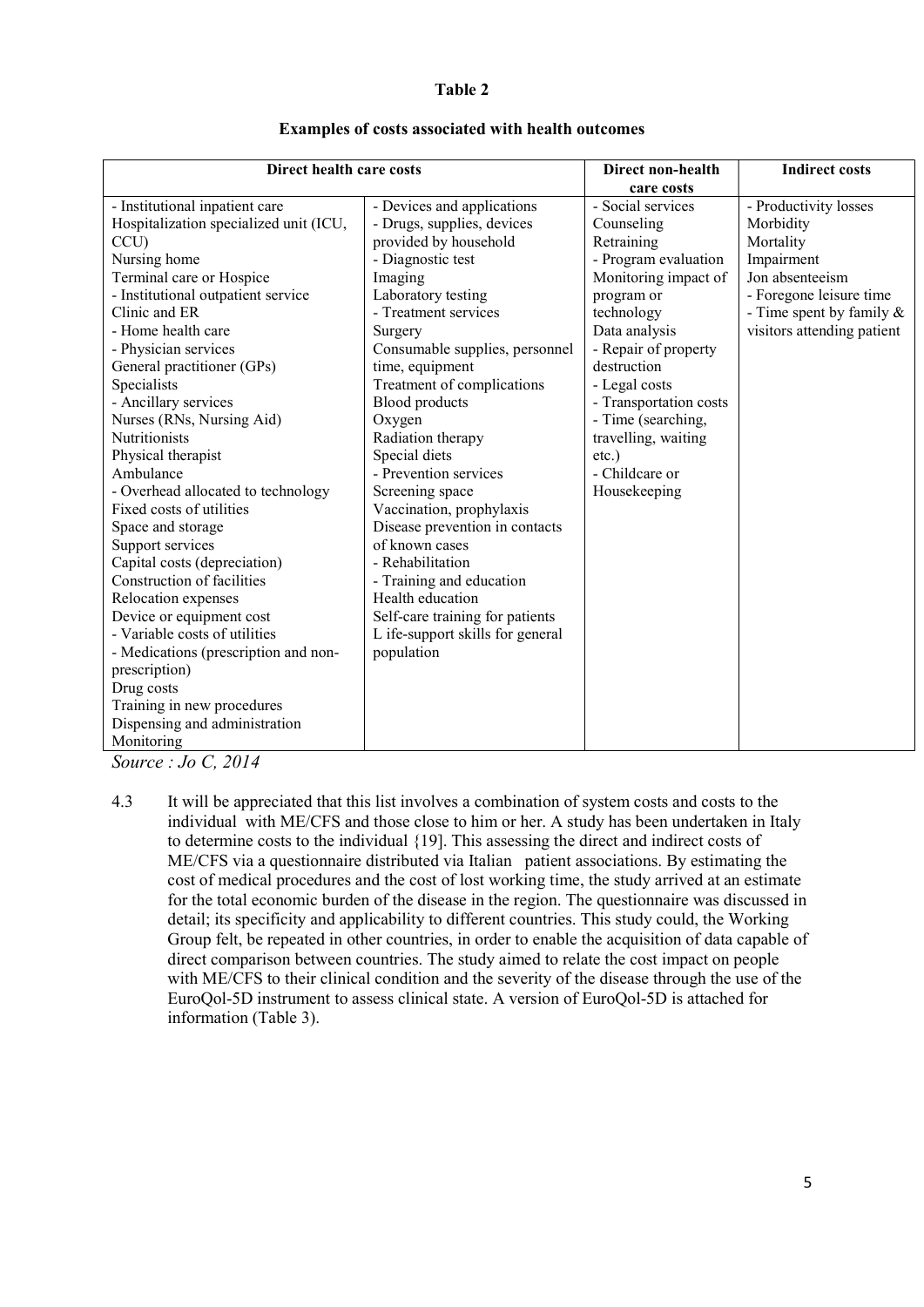## Table 3

## EuroQol-5D-5L: Health Questionnaire-English version for the UK

Under each heading, please tick the ONE box that best describes your health TODAY. **MOBILITY** I have no problems in walking about  $\square$ I have slight problems in walking about  $\square$ I have moderate problems in walking about  $\Box$ I have severe problems in walking about  $\square$ I am unable to walk about SELF-CARE I have no problems washing or dressing myself  $\square$ I have slight problems washing or dressing myself  $\Box$ I have moderate problems washing or dressing myself  $\Box$ I have severe problems washing or dressing myself  $\Box$ I am unable to wash or dress myself  $\Box$ USUAL ACTIVITIES (e.g. work, study, housework, family orleisure activities) I have no problems doing my usual activities  $\square$ I have slight problems doing my usual activities  $\Box$ I have moderate problems doing my usual activities  $\Box$ I have severe problems doing my usual activities  $\square$ I am unable to do my usual activities  $\Box$ PAIN / DISCOMFORT I have no pain or discomfort  $\Box$ I have slight pain or discomfort I have moderate pain or discomfort I have severe pain or discomfort I have extreme pain or discomfort ANXIETY / DEPRESSION I am not anxious or depressed  $\Box$ I am slightly anxious or depressed I am moderately anxious or depressed  $\Box$ I am severely anxious or depressed  $\Box$ I am extremely anxious or depressed  $\Box$ We would like to know how good or bad your health is TODAY, on a scale numbered from 0 to 100. 100 means the best health you can imagine. 0 means the worst health you can imagine. Mark an X on the scale to indicate how your health is TODAY.

## 5. Europe-wide information

5.1 A comprehensive review of the financing and organisation of health care in the European Union, conducted by WHO for the European Observatory on Health Systems and Policies in 2009, documented in detail the diversity of such arrangements throughout Europe [20].Similar diversity is found in terms of health outcomes and general levels of health, but there is no correlation between accessibility of health care and funding levels. [21].

#### 5.2 Making valid international comparisons

There is a problem making valid comparisons of health care costs between countries which differ markedly in terms of wealth and levels of economic development. We propose that, for ME/CFS, Purchasing Power Parity (PPP) should be used. This is a method for comparing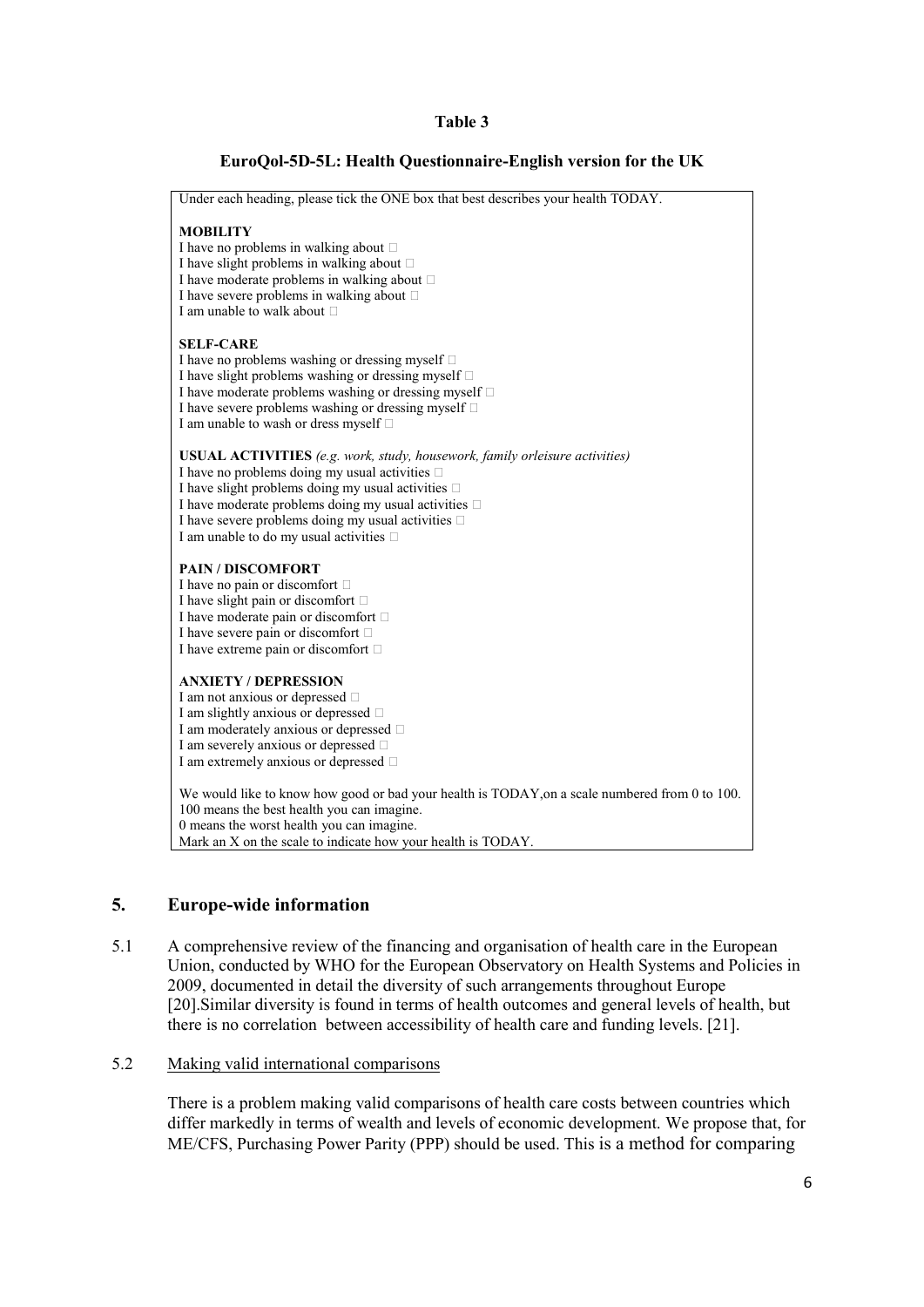the price of goods between countries. Using a "basket of goods", things that are commonly bought by consumers, such as bread, milk, shampoo, the PPP is a ratio of the total cost of these goods between two countries. In this way one can compare what 1 unit of currency can buy across different countries, and convert the values back to a single reference currency [22]. For Europe, the obvious choice for the reference currency is the Euro.

## 6 Summary of Recommendatios

- 6.1. To facilitate international comparisons of the economic impact of ME/CFS, we recommend Europe-wide adoption of the Fukuda (CDC-1994) case definition alongside the Canadian Consensus Criteria CCC (paragraph 3.1).
- 6.2. We recommend the pan-European use of a common symptom checklist, capable of being mapped by computerised algorithms onto both the Fukuda case definition and the CCC.
- 6.3. Prevalence based cost-of-illness studies, based on these case definitions, should be carried out in different countries, to determine the overall cost burden attributable to ME/CFS (paragraph 4.1).
- 6.4. A list of data items required for cost-of-illness studies has been identified. Individual participating countries should examine this, to ensure that, insofar as these are derivable from routine data collection, that systems are in place to ensure that they are collected.
- 6.5. The availability in participating countries of the relevant data items referred to above which are required for cost-of illness studies should be examined, with a view to achieving convergence, and facilitating international comparisons (paragraph 4.2).
- 6.6. The EuroQol-5D instrument should be used to determine the relationship if any between disease severity and economic impacts, as in the Italian study reported in this document. We further recommend that the Italian study be replicated in other countries, to enable international comparisons to be made,
- 6.7. Given the diversity of patterns of health care organisations and funding health, as well as of outcomes and general levels of health, as well as of national wealth and levels of economic development, we recommend the use of Purchasing Power Parities (PPP) in order both to make valid international comparisons and to collate meaningful statistics at a European level (paragraph 5.1).

## **References**

- 1. Lindan R. Benign Myalgic Encephalomyelitis. Can Med Assoc J (1956); 75(7): 596-7.
- 2. Acheson ED. The clinical syndrome variously called myalgic encephalomyelitis, Iceland disease and epidemic neuromyasthenis. Am. Med. (1959); 26(4): 589-595.
- 3. Carruthers BM, Jain AK, De Meirleir KL, et al. Myalgic encephalomyelitis/chronic fatigue syndrome : Clinical working case definition, diagnostic and treatment protocols. Ournal of Chronic fatigue Syndrome (2003); 11(1): 7-116.
- 4. Johnstone SC, Staines DR, Marshall-Gradisnik SM. Epidemiological characteristics of chronic fatigue syndrome/myalgic encephalomyelitis in Australian patients. Clinical Epidemiology (2016); 8: 97-107.